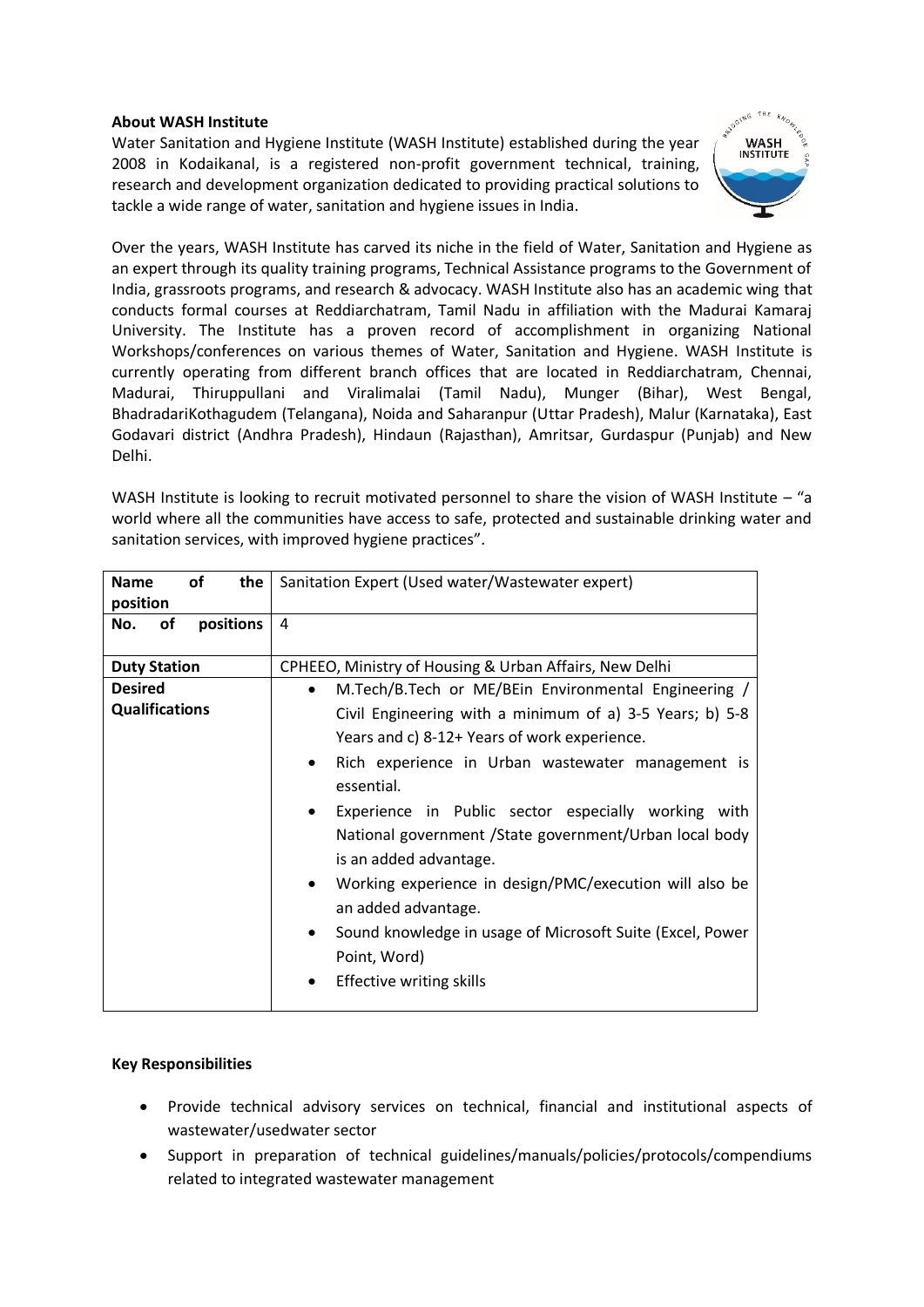- Carry out desktop research on wastewater management related topics
- Support in preparation of national level schemes and budgets
- Identify and analyse novel technical solutions/practitioners pertaining to wastewater
- Support in reviewing of technical detailed project reports of underground sewerage systems/water supply systems prepared by ULBs/consultants
- Support in carrying out capacity building of States/ULBs in rolling out Swachh Bharat Mission 2.0
- Liaising and coordinating with officials of national/ State level bodies/urban local bodies for data collection
- Frequent field trips to assess the situation and provide technical assistance to States/ULBs in addressing the issues
- Responsible for review and assessment of current system related to water and waste management aspects
- Providing Technical Assistance and supportthe landscaping exercise on the existing faecal management system and bring to fore key lessons to the envisaged in SBM-Urban
- Providing Technical Assistance and assistance in research on cost effective eco-friendly disposal system that fits for urban settings of Indian cities
- Act as an active member of the knowledge management hub for the mission on wastewater as well as faecal sludge management in urban areas.
- Support the team in carrying out stakeholder consultation workshops and presentation
- Organize national level dissemination events/workshops/webinars
- Conduct and/or review technical assessment done by others, including O&M practices, market structure and governance framework for urban decentralized sanitation infrastructure in the targeted cities.
- Design O&M service packages and designing of O&M service- provider business model in coordination with relevant government agencies.
- Develop SOPs, tool-kits, model RFPs, concession agreements, and templates along with consistent application by ULBs as part of SBM implementation.
- Help organize service provider associations or networks to access information, finance and other necessary support.
- Any other relevant tasks allocated by the client

### **Languages**

High linguistic proficiencyin speaking, reading and writing in Hindi and English is essential

# **Salary Package**

The annual Salary (CTC) will commensurate with the available skills and fitment of the incumbent as per the selection process and at par with prevailing market rates.

# **How to Apply**

Please submit your recent curriculum vitae, including up to a 250 words summary explaining why you think you are suitable for this position. Application can be e-mailed to the following address: careers@washinstitute.org